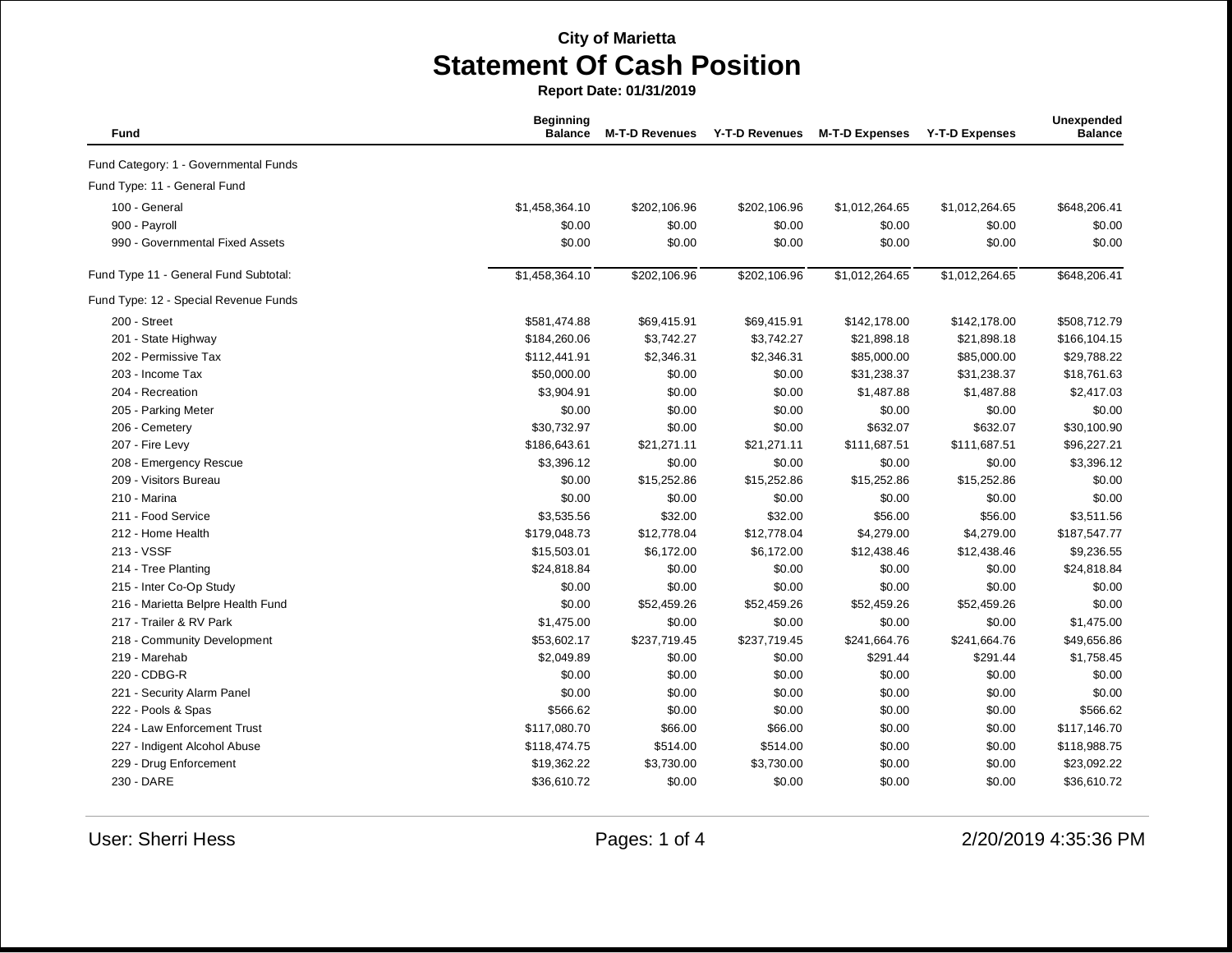**Report Date: 01/31/2019**

| <b>Fund</b>                                    | <b>Beginning</b><br><b>Balance</b> | <b>M-T-D Revenues</b> | <b>Y-T-D Revenues</b> | <b>M-T-D Expenses</b> | <b>Y-T-D Expenses</b> | Unexpended<br><b>Balance</b> |
|------------------------------------------------|------------------------------------|-----------------------|-----------------------|-----------------------|-----------------------|------------------------------|
| 231 - Cisler Park                              | \$711.43                           | \$0.00                | \$0.00                | \$0.00                | \$0.00                | \$711.43                     |
| 233 - VIP                                      | \$21,451.23                        | \$3,898.90            | \$3,898.90            | \$5,468.38            | \$5,468.38            | \$19,881.75                  |
| 236 - FEMA                                     | \$0.00                             | \$0.00                | \$0.00                | \$0.00                | \$0.00                | \$0.00                       |
| 239 - Court Computer                           | \$165,393.64                       | \$3,854.97            | \$3,854.97            | \$19,442.50           | \$19,442.50           | \$149,806.11                 |
| 240 - Court Capital                            | \$298,085.08                       | \$13,486.76           | \$13,486.76           | \$1,770.88            | \$1,770.88            | \$309,800.96                 |
| 241 - Utility Line Relocation                  | \$7,571.24                         | \$0.00                | \$0.00                | \$0.00                | \$0.00                | \$7,571.24                   |
| 243 - Domestic Violence                        | \$21.773.59                        | \$8,898.49            | \$8,898.49            | \$0.00                | \$0.00                | \$30,672.08                  |
| 246 - Traffic Signals                          | \$0.00                             | \$0.00                | \$0.00                | \$0.00                | \$0.00                | \$0.00                       |
| 249 - Community Corrections                    | \$4,203.80                         | \$49,479.25           | \$49,479.25           | \$16,116.26           | \$16,116.26           | \$37,566.79                  |
| 250 - Marietta Harbor                          | \$737.95                           | \$0.00                | \$0.00                | \$0.00                | \$0.00                | \$737.95                     |
| 256 - Lazy River                               | \$0.00                             | \$0.00                | \$0.00                | \$0.00                | \$0.00                | \$0.00                       |
| 257 - Gutberlet Armory                         | \$0.00                             | \$0.00                | \$0.00                | \$0.00                | \$0.00                | \$0.00                       |
| 258 - Police Training                          | \$23,004.89                        | \$0.00                | \$0.00                | \$0.00                | \$0.00                | \$23,004.89                  |
| 259 - Home Sewage                              | \$0.00                             | \$0.00                | \$0.00                | \$0.00                | \$0.00                | \$0.00                       |
| 260 - Utility Conservation                     | \$9,882.10                         | \$0.00                | \$0.00                | \$0.00                | \$0.00                | \$9,882.10                   |
| 261 - Employee Payroll Reserve                 | \$0.00                             | \$0.00                | \$0.00                | \$0.00                | \$0.00                | \$0.00                       |
| 262 - Local Indigent Drivers                   | \$61,863.28                        | \$1,042.76            | \$1,042.76            | \$0.00                | \$0.00                | \$62,906.04                  |
| 263 - Recovery-JAG                             | \$0.00                             | \$0.00                | \$0.00                | \$0.00                | \$0.00                | \$0.00                       |
| 264 - Neighborhood Stabilization               | \$0.00                             | \$0.00                | \$0.00                | \$0.00                | \$0.00                | \$0.00                       |
| 265 - Court Security Fund                      | \$919.00                           | \$1,070.00            | \$1,070.00            | \$0.00                | \$0.00                | \$1,989.00                   |
| 266 - Court Probation Services                 | \$47,833.89                        | \$15,238.35           | \$15,238.35           | \$13,016.09           | \$13,016.09           | \$50,056.15                  |
| 267 - Court Prob Impr & Incentive              | \$133,109.58                       | \$30,240.75           | \$30,240.75           | \$17,042.75           | \$17,042.75           | \$146,307.58                 |
| 268 - Integrated Case Mgt Fund                 | \$0.00                             | \$0.00                | \$0.00                | \$0.00                | \$0.00                | \$0.00                       |
| 269 - Parking Lot Fund                         | \$226,868.22                       | \$7,040.00            | \$7,040.00            | \$1,055.11            | \$1,055.11            | \$232,853.11                 |
| 270 - Mtta Comm Center at The Armory           | \$13,477.48                        | \$2,400.00            | \$2,400.00            | \$5,159.51            | \$5,159.51            | \$10,717.97                  |
| 271 - Gold Star Park Fund                      | \$8,403.51                         | \$1,400.00            | \$1,400.00            | \$3,700.00            | \$3,700.00            | \$6,103.51                   |
| 272 - Start Westward Monument Fund             | \$0.00                             | \$0.00                | \$0.00                | \$0.00                | \$0.00                | \$0.00                       |
| Fund Type 12 - Special Revenue Funds Subtotal: | \$2,770,272.58                     | \$563,549.44          | \$563,549.44          | \$803,335.27          | \$803,335.27          | \$2,530,486.75               |
| Fund Type: 13 - Debt Service Funds             |                                    |                       |                       |                       |                       |                              |
| 300 - Bond & Note                              | \$89,951.73                        | \$0.00                | \$0.00                | \$0.00                | \$0.00                | \$89,951.73                  |
| Fund Type 13 - Debt Service Funds Subtotal:    | \$89,951.73                        | \$0.00                | \$0.00                | \$0.00                | \$0.00                | \$89,951.73                  |
| Fund Type: 14 - Capitol Project Funds          |                                    |                       |                       |                       |                       |                              |
| 400 - Capital Improvement                      | \$678,270.90                       | \$0.00                | \$0.00                | \$110,152.00          | \$110,152.00          | \$568,118.90                 |
| 406 - Water Construction                       | \$0.00                             | \$0.00                | \$0.00                | \$0.00                | \$0.00                | \$0.00                       |

User: Sherri Hess 2001 2/20/2019 4:35:36 PM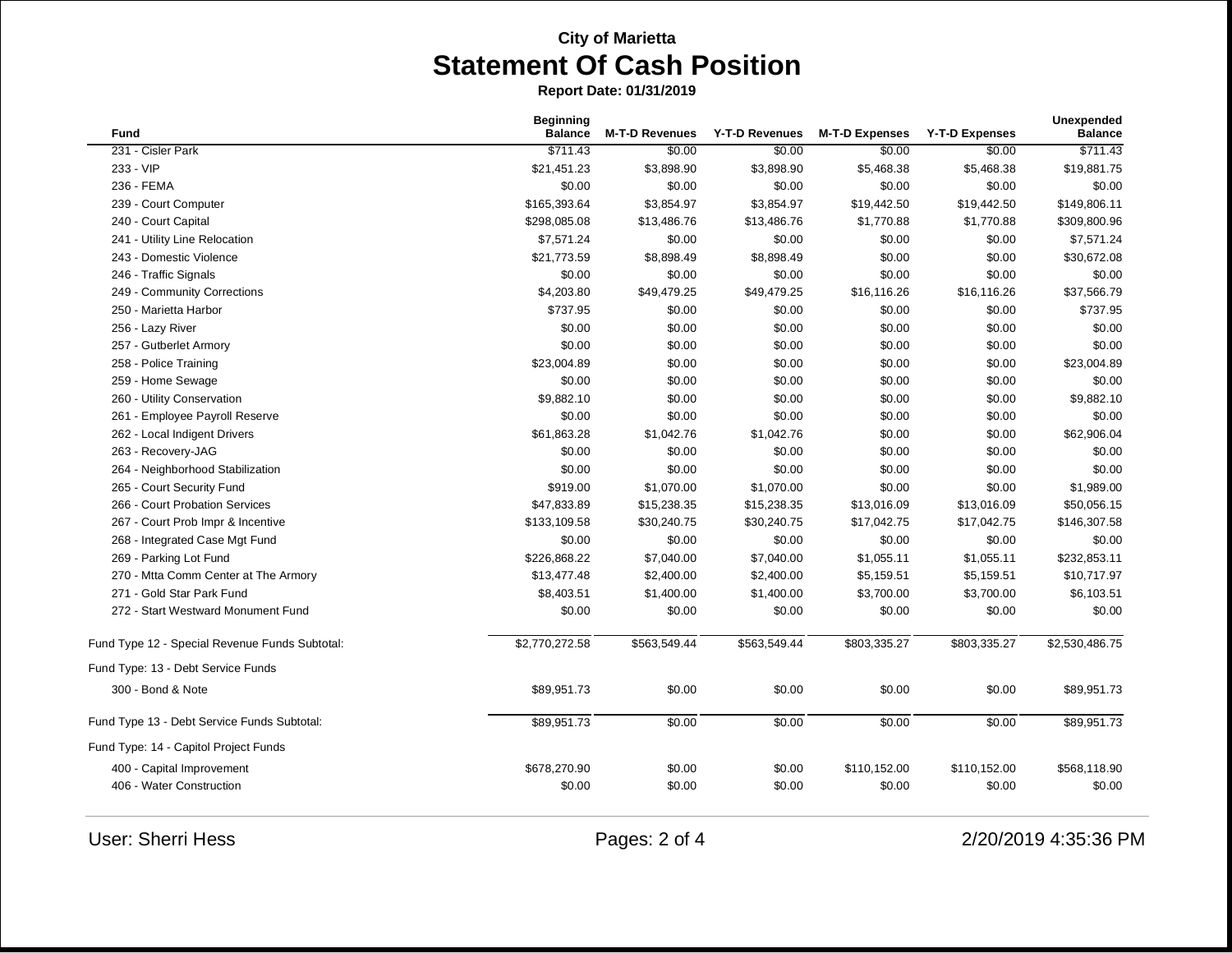**Report Date: 01/31/2019**

| <b>Fund</b>                                     | <b>Beginning</b><br><b>Balance</b> | <b>M-T-D Revenues</b> | Y-T-D Revenues | <b>M-T-D Expenses</b> | <b>Y-T-D Expenses</b> | Unexpended<br><b>Balance</b> |
|-------------------------------------------------|------------------------------------|-----------------------|----------------|-----------------------|-----------------------|------------------------------|
| 410 - Bike Path                                 | \$0.00                             | \$0.00                | \$0.00         | \$0.00                | \$0.00                | \$0.00                       |
| 415 - Access Road                               | \$3,639.00                         | \$0.00                | \$0.00         | \$0.00                | \$0.00                | \$3,639.00                   |
| 416 - St Rt 7 TIF                               | \$0.00                             | \$0.00                | \$0.00         | \$0.00                | \$0.00                | \$0.00                       |
| 418 - WW Facilities Up-Grade                    | \$381,648.75                       | \$25,301.33           | \$25,301.33    | \$25,301.33           | \$25,301.33           | \$381,648.75                 |
| 419 - Aquatic Center                            | \$0.00                             | \$0.00                | \$0.00         | \$0.00                | \$0.00                | \$0.00                       |
| 420 - Armory Community Foundation               | \$0.00                             | \$0.00                | \$0.00         | \$0.00                | \$0.00                | \$0.00                       |
| 421 - 1st Colony TIF                            | \$0.00                             | \$0.00                | \$0.00         | \$0.00                | \$0.00                | \$0.00                       |
| 429 - Armory Cultural Facilities Gym            | \$4,354.09                         | \$0.00                | \$0.00         | \$375.83              | \$375.83              | \$3,978.26                   |
| 430 - Fire Income Tax Fund .10                  | \$0.00                             | \$0.00                | \$0.00         | \$0.00                | \$0.00                | \$0.00                       |
| 431 - Street Income Tax Fund .05                | \$0.00                             | \$0.00                | \$0.00         | \$0.00                | \$0.00                | \$0.00                       |
| Fund Type 14 - Capitol Project Funds Subtotal:  | \$1,067,912.74                     | \$25,301.33           | \$25,301.33    | \$135,829.16          | \$135,829.16          | \$957,384.91                 |
| Fund Category 1 - Governmental Funds Subtotal:  | \$5,386,501.15                     | \$790,957.73          | \$790,957.73   | \$1,951,429.08        | \$1,951,429.08        | \$4,226,029.80               |
| Fund Category: 2 - Proprietary Funds            |                                    |                       |                |                       |                       |                              |
| Fund Type: 21 - Enterprise Funds                |                                    |                       |                |                       |                       |                              |
| 500 - Water                                     | \$2,970,248.36                     | \$402,144.19          | \$402,144.19   | \$215,583.76          | \$215,583.76          | \$3,156,808.79               |
| 501 - Sewer                                     | \$4,496,269.86                     | \$446,552.20          | \$446,552.20   | \$229,054.69          | \$229,054.69          | \$4,713,767.37               |
| 502 - Water Deposit Guarantee                   | \$108,979.88                       | \$0.00                | \$0.00         | \$0.00                | \$0.00                | \$108,979.88                 |
| 503 - Sanitary Sewer Surplus                    | \$0.00                             | \$0.00                | \$0.00         | \$0.00                | \$0.00                | \$0.00                       |
| 504 - Sewer Replacement                         | \$715,714.28                       | \$0.00                | \$0.00         | \$0.00                | \$0.00                | \$715,714.28                 |
| 505 - Water Replacement                         | \$250,000.00                       | \$0.00                | \$0.00         | \$0.00                | \$0.00                | \$250,000.00                 |
| 506 - Utility Reserve                           | \$0.00                             | \$0.00                | \$0.00         | \$0.00                | \$0.00                | \$0.00                       |
| Fund Type 21 - Enterprise Funds Subtotal:       | \$8,541,212.38                     | \$848,696.39          | \$848,696.39   | \$444,638.45          | \$444,638.45          | \$8,945,270.32               |
| Fund Category 2 - Proprietary Funds Subtotal:   | \$8,541,212.38                     | \$848,696.39          | \$848,696.39   | \$444,638.45          | \$444,638.45          | \$8,945,270.32               |
| Fund Category: 3 - Fiduciary Funds              |                                    |                       |                |                       |                       |                              |
| Fund Type: 32 - Investment Trust Funds          |                                    |                       |                |                       |                       |                              |
| 750 - Cemetery Trust                            | \$166,459.37                       | \$0.00                | \$0.00         | \$0.00                | \$0.00                | \$166,459.37                 |
| Fund Type 32 - Investment Trust Funds Subtotal: | \$166,459.37                       | \$0.00                | \$0.00         | \$0.00                | \$0.00                | \$166,459.37                 |
| Fund Type: 34 - Agency Funds                    |                                    |                       |                |                       |                       |                              |
| 702 - Veterans Memorial                         | \$911.17                           | \$0.00                | \$0.00         | \$0.00                | \$0.00                | \$911.17                     |